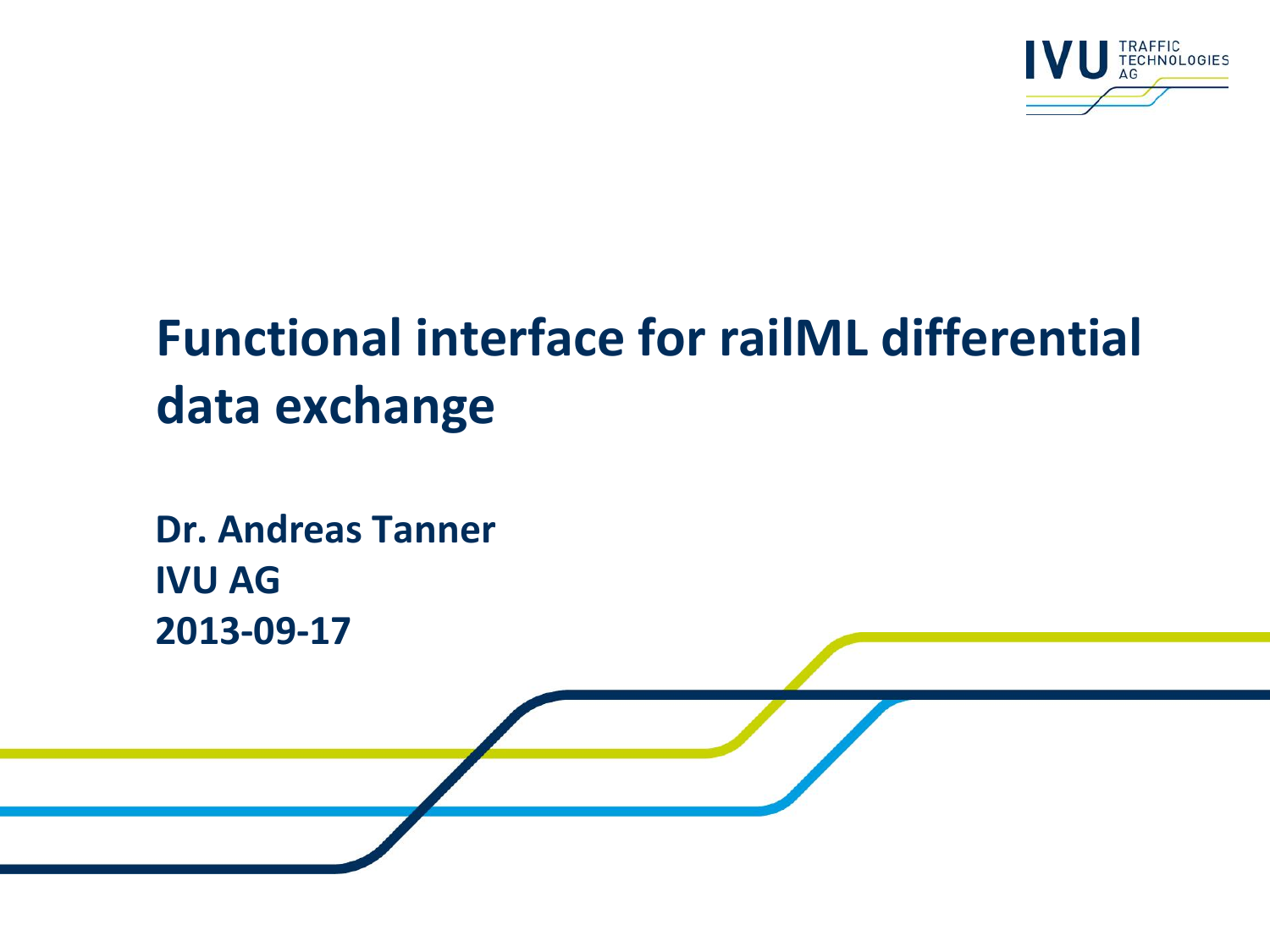#### **Motivation**



- Synchronisation of timetables and vehicle working schedules modeled in railML
- **Use cases:** 
	- Import: TrenItalia, MAV Differential import for timetables (planning)
	- Export: VR (Finland), Export for dispositional schedule changes
	- All use cases have strong non-functional (performance) requirements
- railML 2.2 -Standard has no support for "data telegrams"
- Aim: Consolidated solution, symmetry for import and export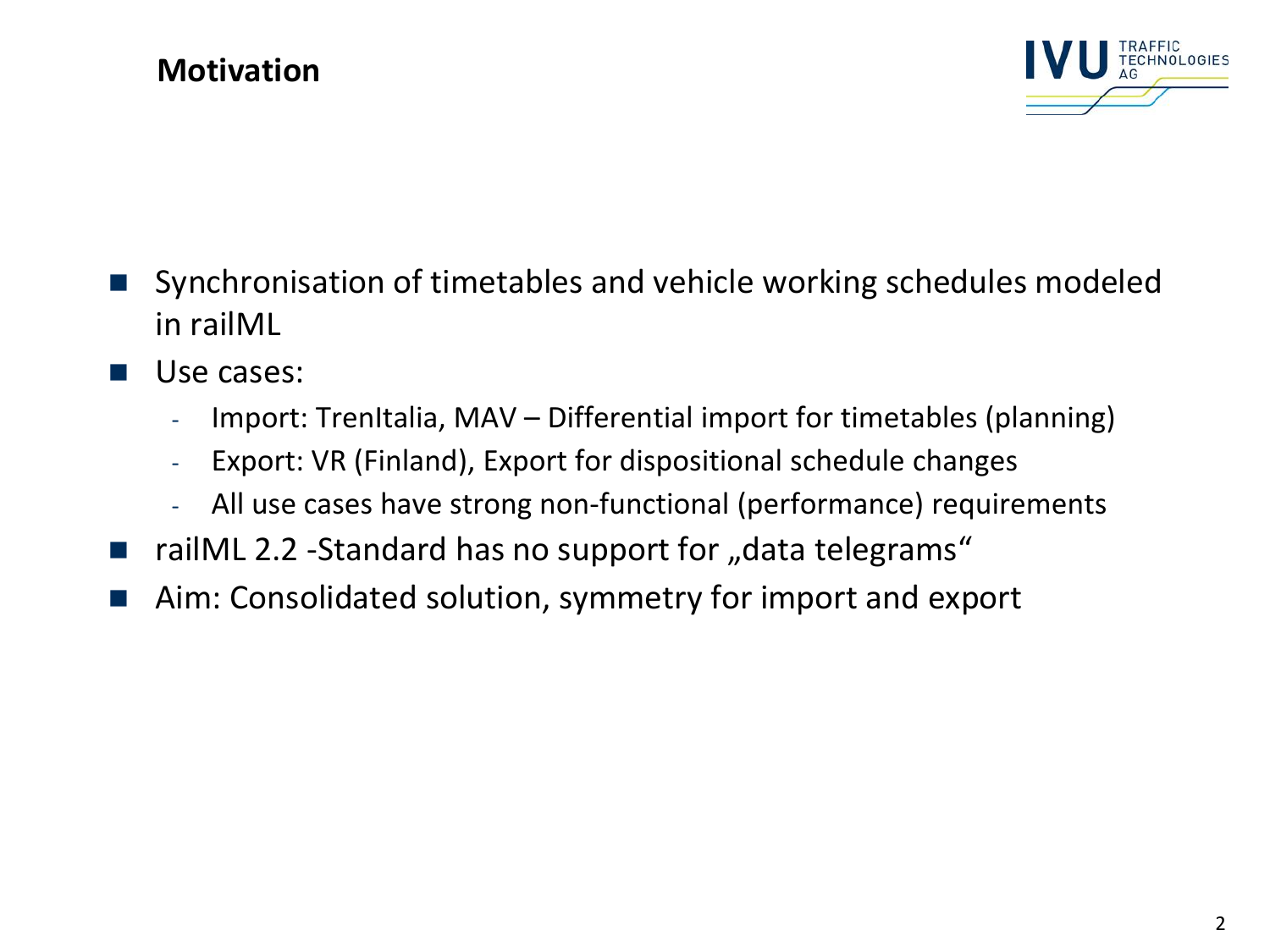## **Motivation: From the railML-Forum**



| 上会  |     |              | reference from timetable's <stopdescription> to infrastructure's <stoppost></stoppost></stopdescription> | ۰         | Christian Rahmig      |
|-----|-----|--------------|----------------------------------------------------------------------------------------------------------|-----------|-----------------------|
| 上会  |     |              | Delay Causes Representation in RailML                                                                    | ٠         | Matteo Anelli         |
|     | -12 |              | Internationalized 'messageText' in 'connection'                                                          | ٠         | Joachim Rubröder      |
| 上会  |     | D            | stop probability                                                                                         |           | Susanne Wunsch        |
| 上会  |     |              | Re: Steckenunterbruch/line blocking                                                                      | ٠         | Dirk Bräuer           |
| 上☆  |     | d            | RFE for connection, Detainschluss                                                                        |           | Susanne Wunsch        |
| -12 |     |              | wiki: missing attribute description for additionalTrainNumber at <train></train>                         | ٠         | Andreas Tanner        |
| 上☆  |     | D            | constraints for OperatingPeriod                                                                          | <b>GK</b> | <b>Andreas Tanner</b> |
| 上☆  |     | D            | Extension of places and service                                                                          | ۰         | Dirk Bräuer           |
|     | 12  |              | Stop posts for different train types (was: Haltetafel / stop post)                                       |           | Susanne Wunsch        |
| 上合  |     | D            | train annotations                                                                                        |           | <b>Andreas Tanner</b> |
| 上☆  |     | D            | circulations should be optional                                                                          | ٠         | Andreas Tanner        |
|     |     | $\leftarrow$ | Explizite Kennzeichnung von gelöschten Zügen und Zugausfällen                                            |           | Christian Wermelinge  |
| 上☆  |     | d            | infrastructure train path: where to put path parameters                                                  | ٠         | <b>Andreas Tanner</b> |
| 上☆  |     | D            | problems with <train>s: uniqueness constraints, scope</train>                                            |           | <b>Andreas Tanner</b> |
| 上☆  |     | D            | Fahrgastzahlen in railML                                                                                 |           | Christoph Jobmann     |
|     |     |              |                                                                                                          |           |                       |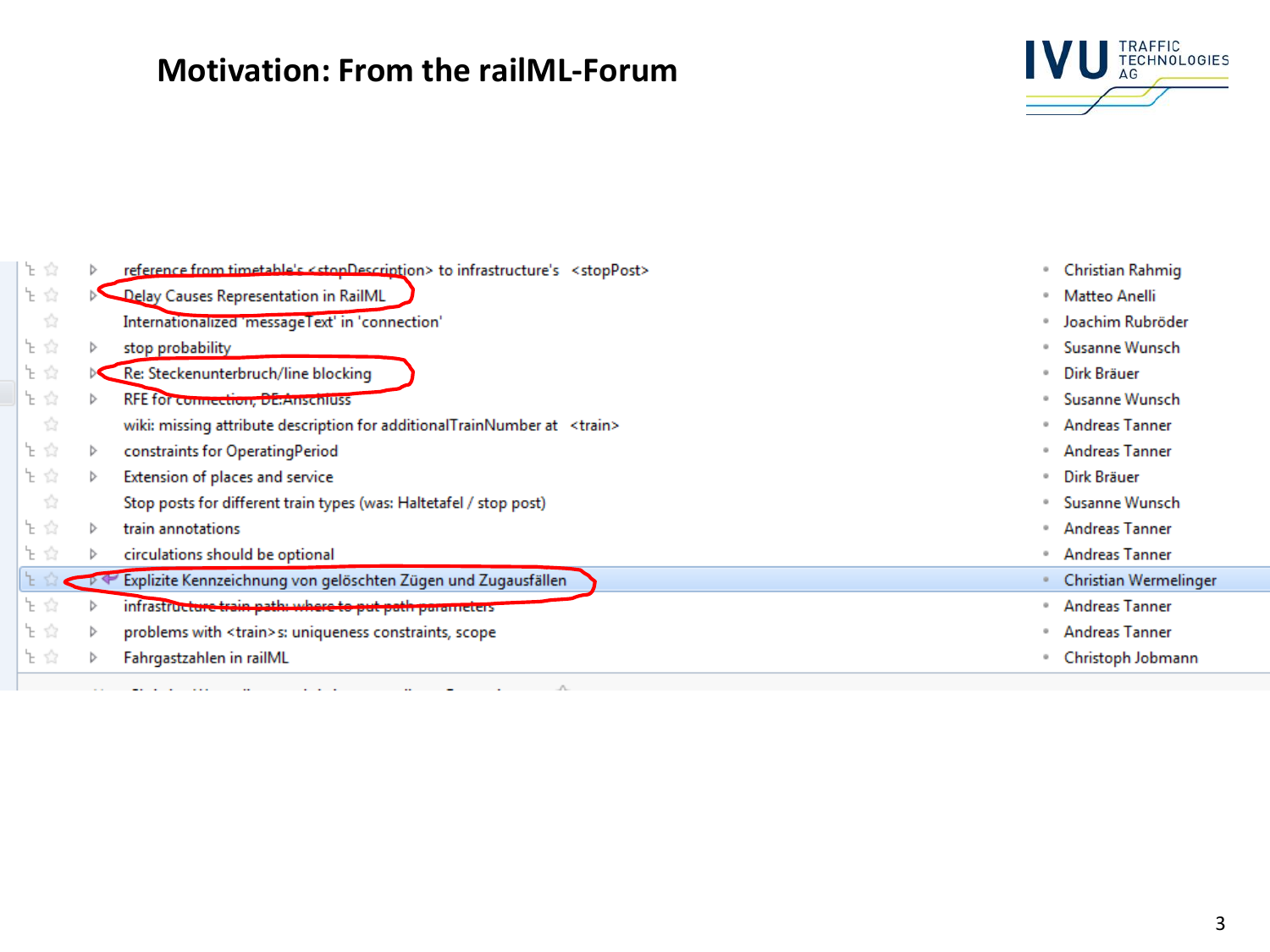

- Functional interface, SOAP based
- Requirement: Functional or technical keys for railML entities
	- <train>
	- <ocpTT> within <train>
	- <formation>
	- $...$
- **TODO: define key for train**
- Key for <ocptt> index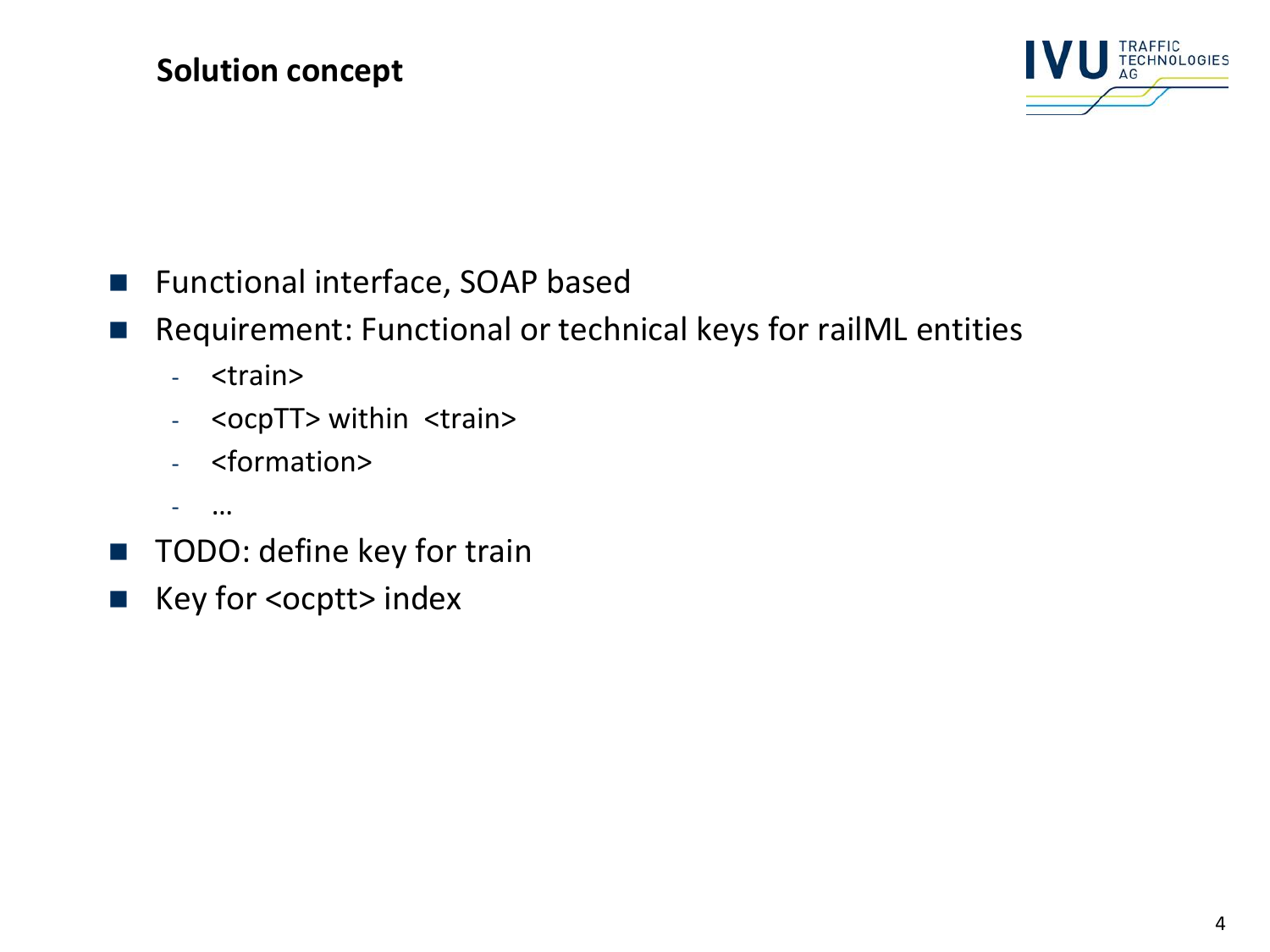

- 1. Full Resynchronisation of a train
	- <synchronizeTrain>
		- Complete transmission of state of a train identified by functional key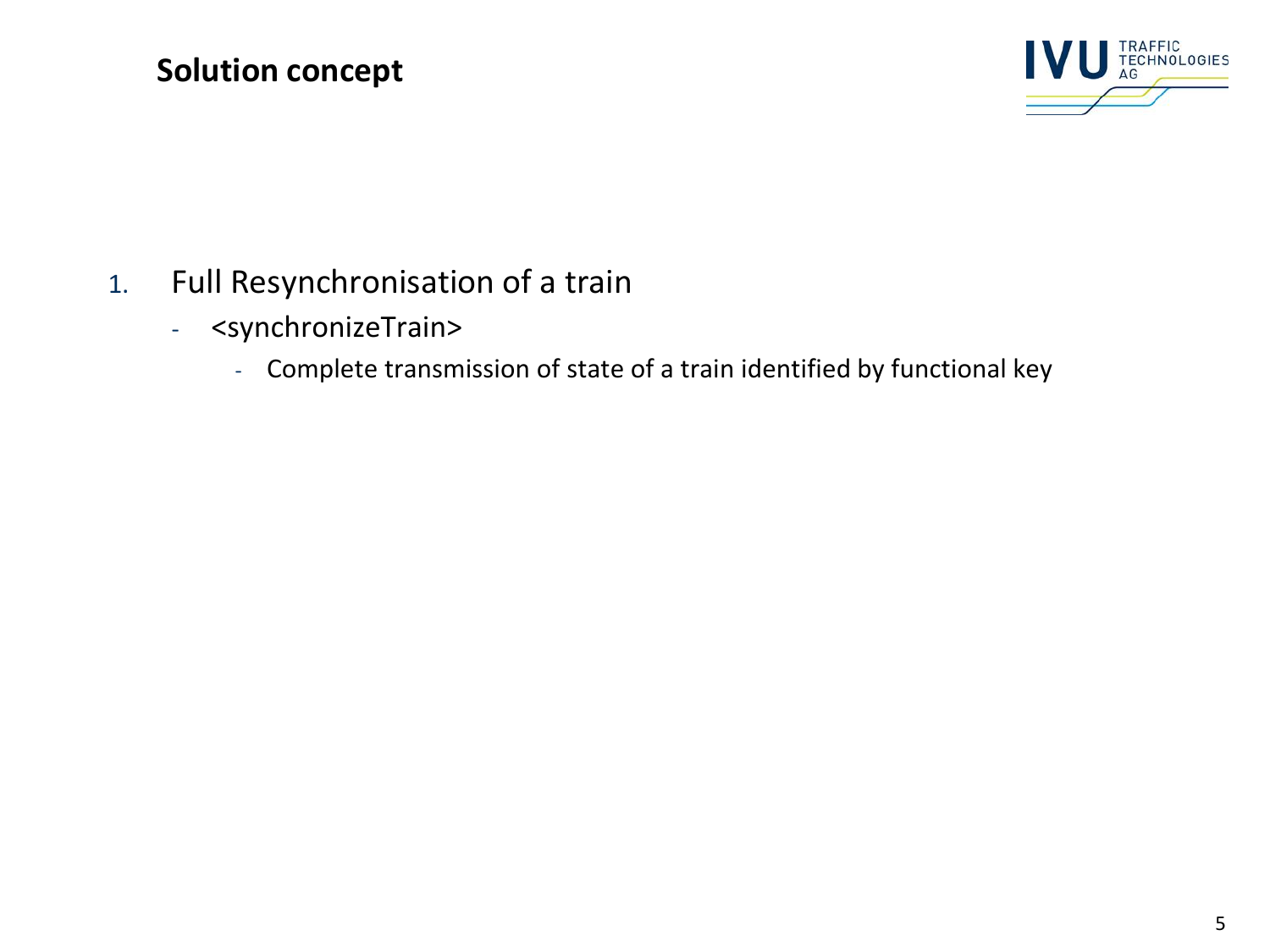

- 2. Modification telegrams
	- <modifyTrain>
		- trainKey (trainNumber, additionalTrainNumber, operatingPeriod)
		- Attribut "state" with values originalData/changed/new/deleted
		- Simple attributes (if changed)
		- List of <modifyOcptt> for changes of itinerary and track occupancy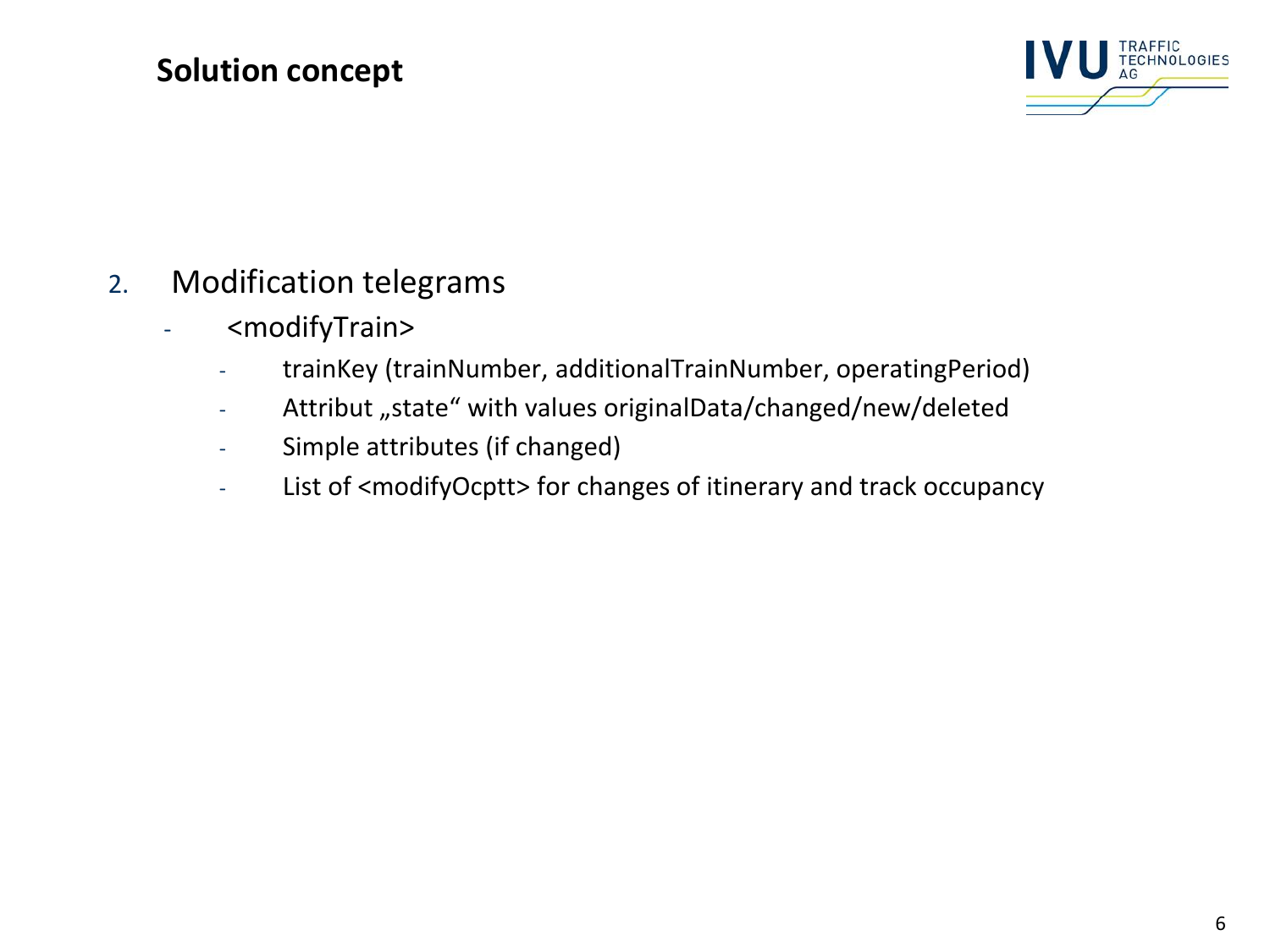

Key

## 2. Example for telegram

<modifyTrain>

<ocps>

<ocp id="ocp1" code="H"/>

 $<$ ocp id= $_{n}...$  />

</ocps>

<formations>

<formation id=… …/>

</formations>

<operatingPeriods>

<operatingPeriod id=.. startDate= ... endDate=

</operatingPeriods>

<trainKey trainNumber="1" additionalTrainNumber="11" operatingPeriodRef=...> <formationTT state="changed formationRef="..." /> <modifyOcpTT index = 13> <times state="changed" >...

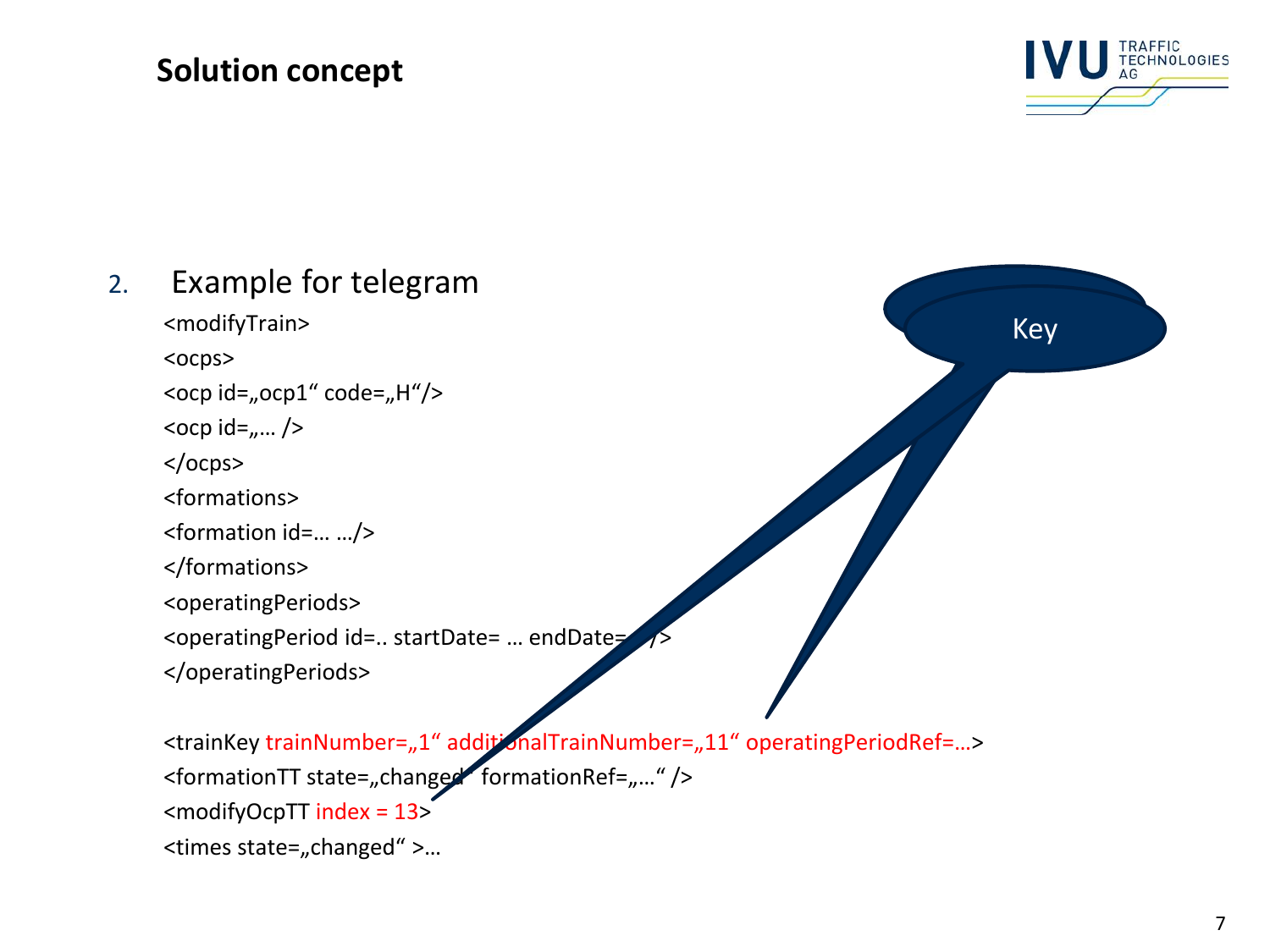#### **Example for changed stop**



```
…
<trainKey trainNumber="1" additionalTrainNumber="11" operatingPeriodRef=...>
<formationTT state="new" formationRef="..." />
<modifyOcpTT index=13>
<ocpTT state="changed" ocpType="pass" ...><times>...</ocpTT>
<ocpTT state="originalData">...
<modifyOcpTT/>
```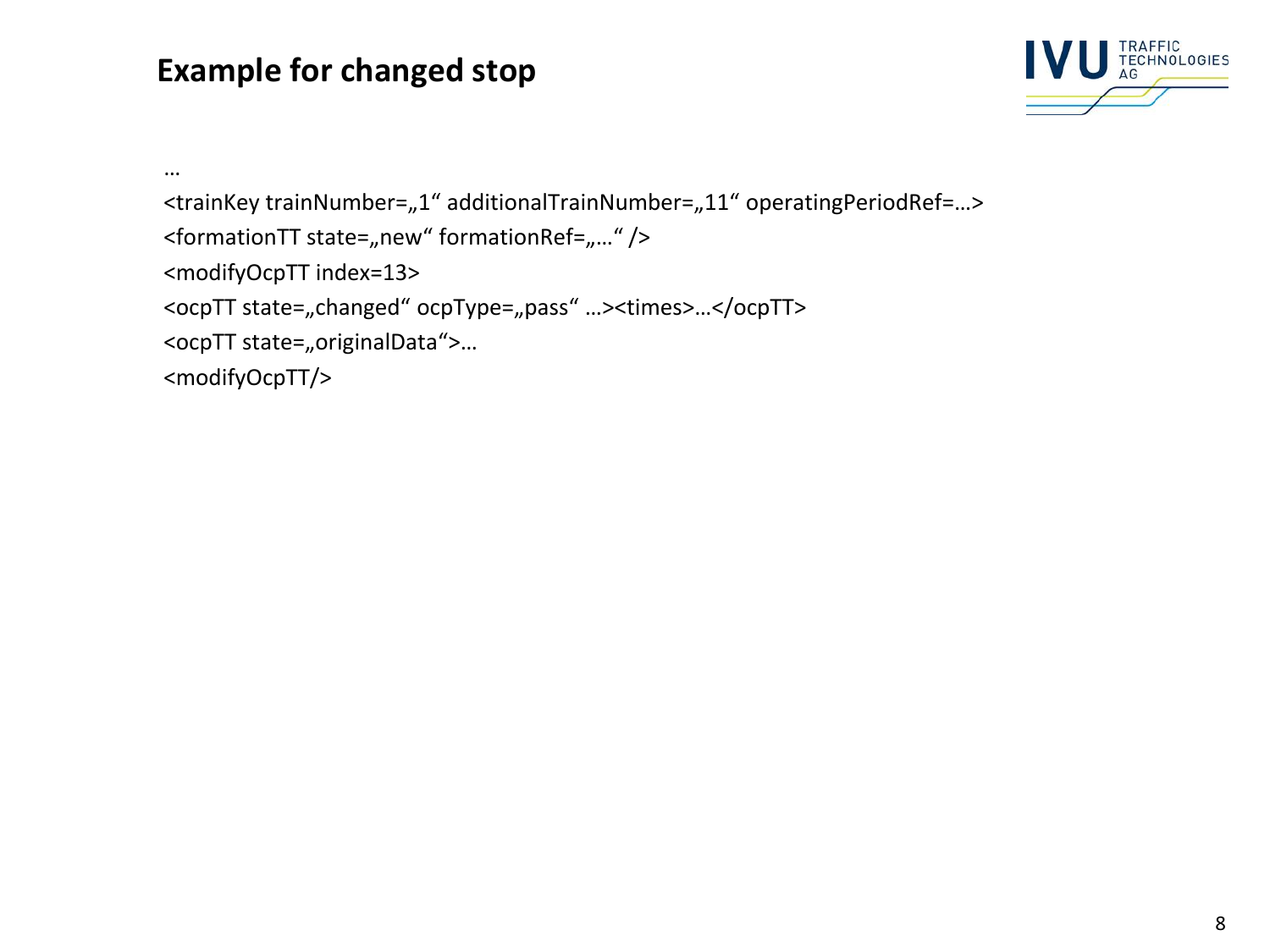#### **Example for deleted stop**



```
…
<trainKey trainNumber="1" additionalTrainNumber="11" operatingPeriodRef=...>
<formationTT state="new" formationRef="..." />
<modifyOcpTT index=14>
<ocpTT state="deleted"/>...
```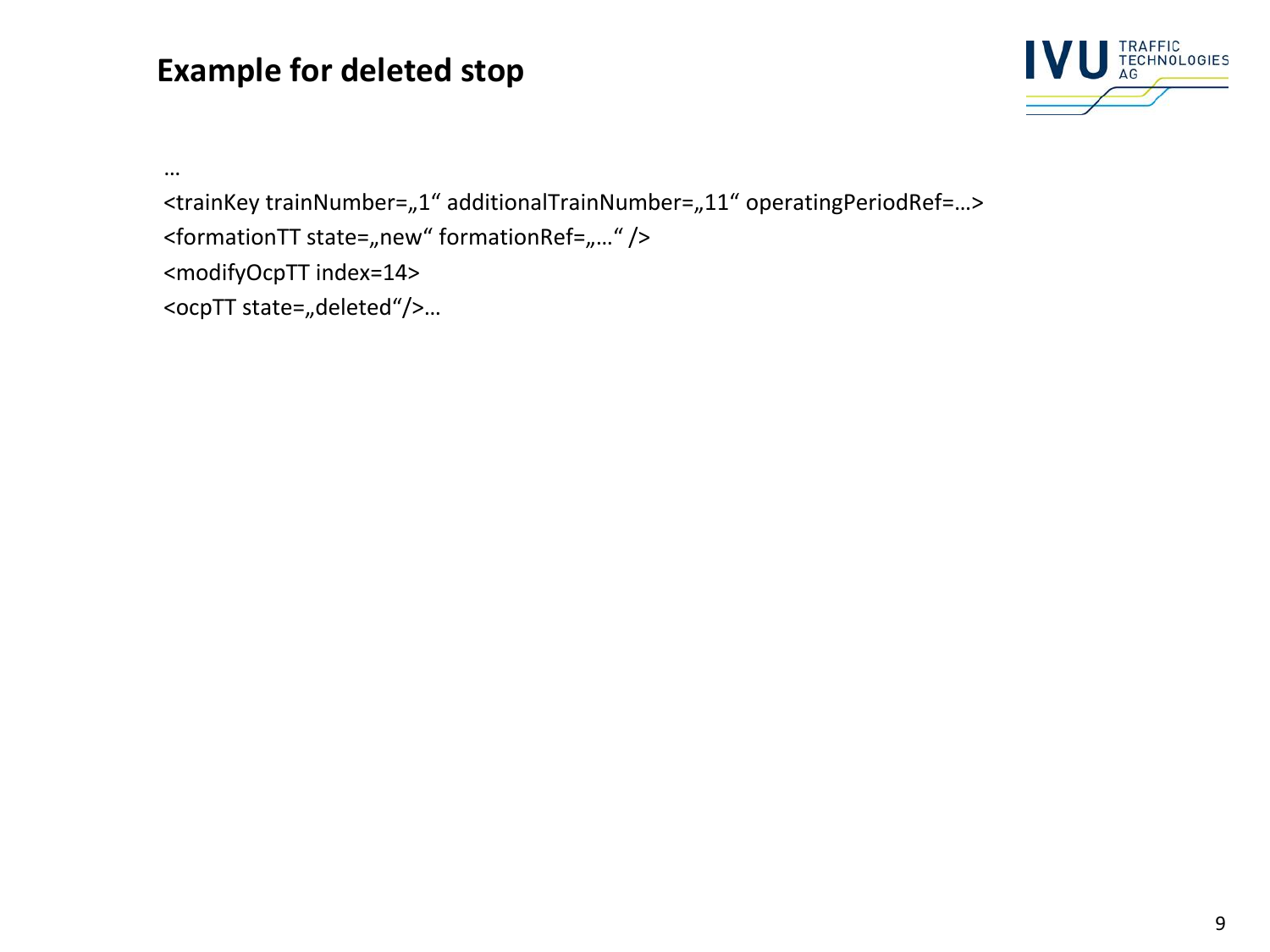#### **Example for new stop**



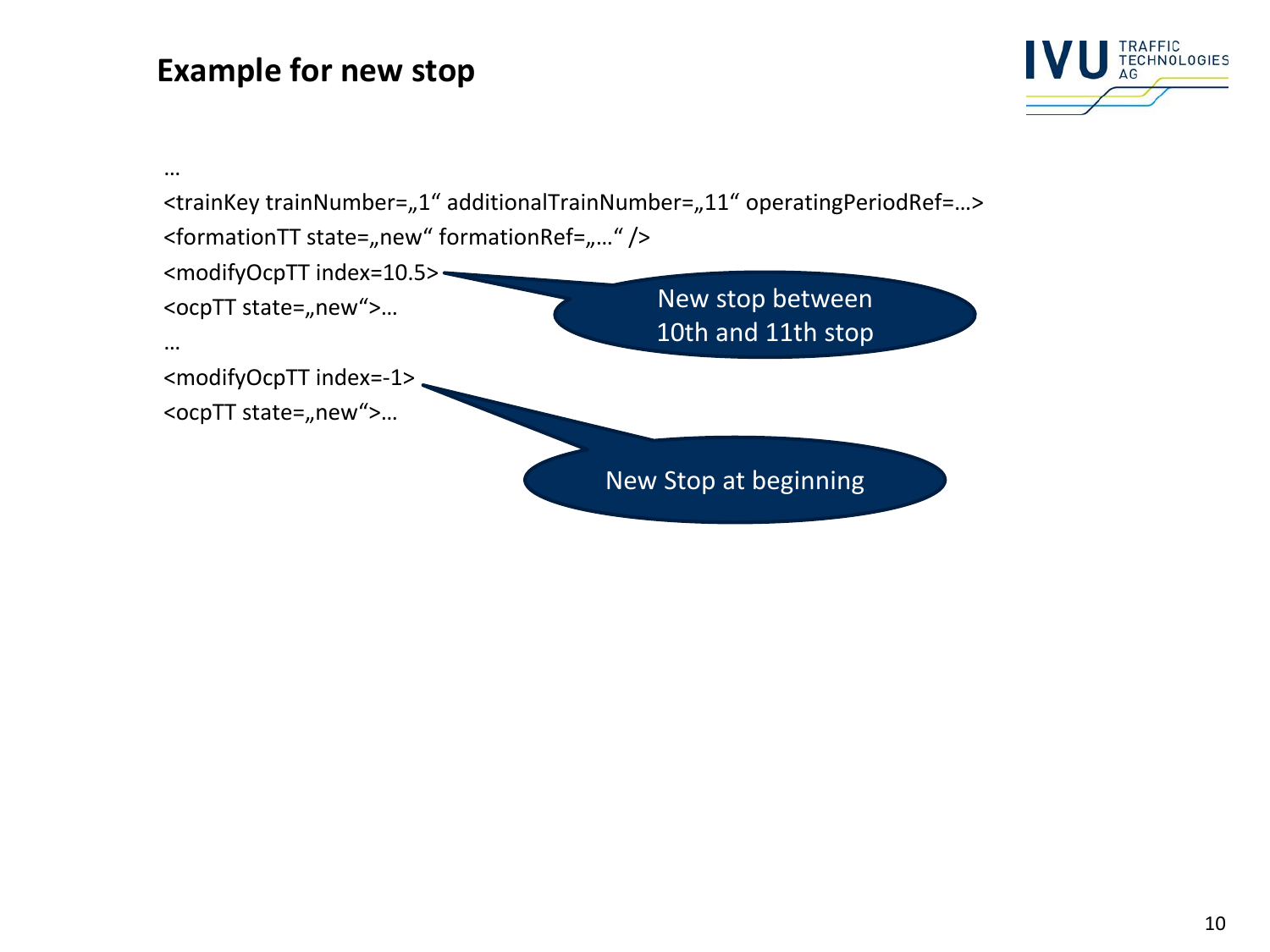#### **Use cases to cover**



- Partial cancellation of a train
- Data transfer
- Activating contingency plan
- Track assignment
- **Track change**
- Track un-assignment
- Stop pattern change
- Increase vehicle number(s)
- Decrease vehicle number(s)
- Trip class change
- Departure time change
- Arrival time change
- Change of planned vehicle type
- Commercial line change
- Assigning vehicle
- Vehicle un-assignment
- Change of vehicle assignment
- Partial extension of a train path
- Change of vehicle formation
- Position change of vehicle inside one track section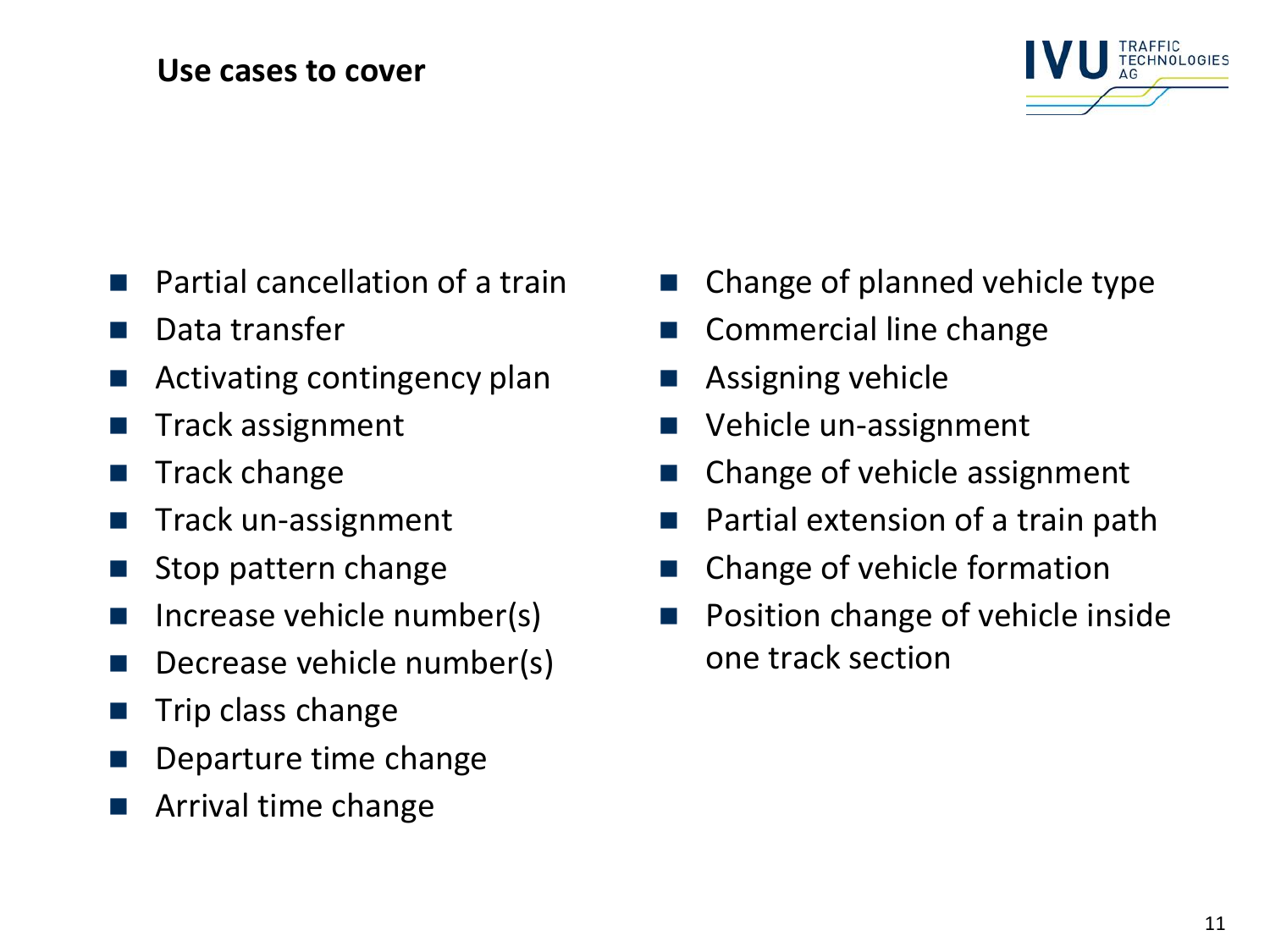#### **Use cases to cover**



**modifyTrain**

- Partial cancellation of a train
- Data transfer
- Activating contingency plan
- Track assignment
- Track change
- Track un-assignment
- Stop pattern change
- Increase vehicle number(s)
- Decrease vehicle number(s)
- Trip class change
- Departure time change
- Arrival time change
- Change of planned vehicle type
- Commercial line change
- Assigning vehicle
- Vehicle un-assignment
- Change of vehicle assignment
- Partial extension of a train path
- Change of vehicle formation
- Position change of vehicle inside one track section

Yes, if formation change. No, if changes on coupling level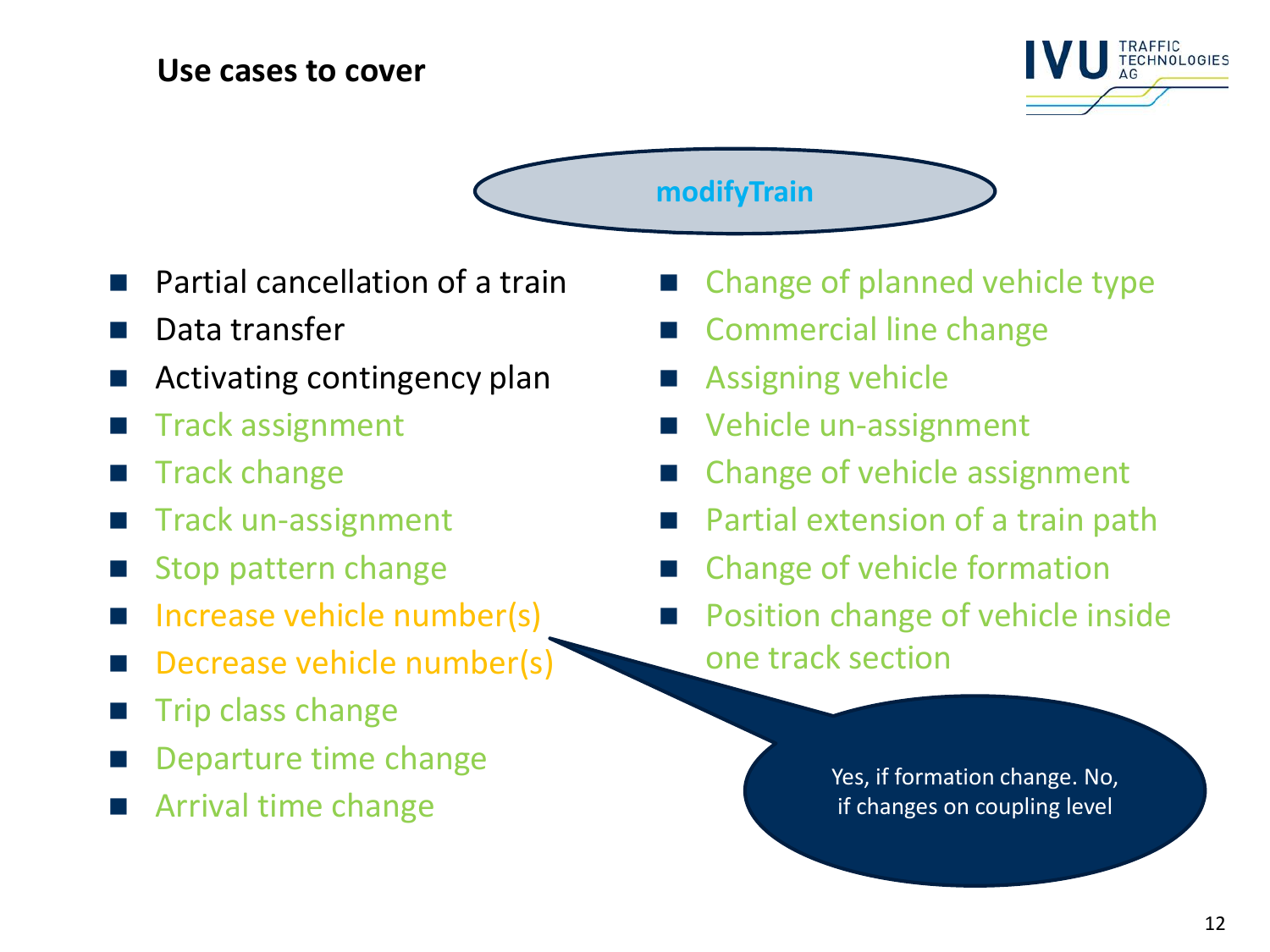#### **Use cases to cover**



**synchronizeTrain**

- Partial cancellation of a train
- Data transfer
- Activating contingency plan
- Track assignment
- Track change
- Track un-assignment
- Stop pattern change
- Increase vehicle number(s)
- Decrease vehicle number(s)
- Trip class change
- Departure time change
- Arrival time change
- Change of planned vehicle type
- Commercial line change
- Assigning vehicle
- Vehicle un-assignment
- Change of vehicle assignment
- Partial extension of a train path
- Change of vehicle formation
- Position change of vehicle inside one track section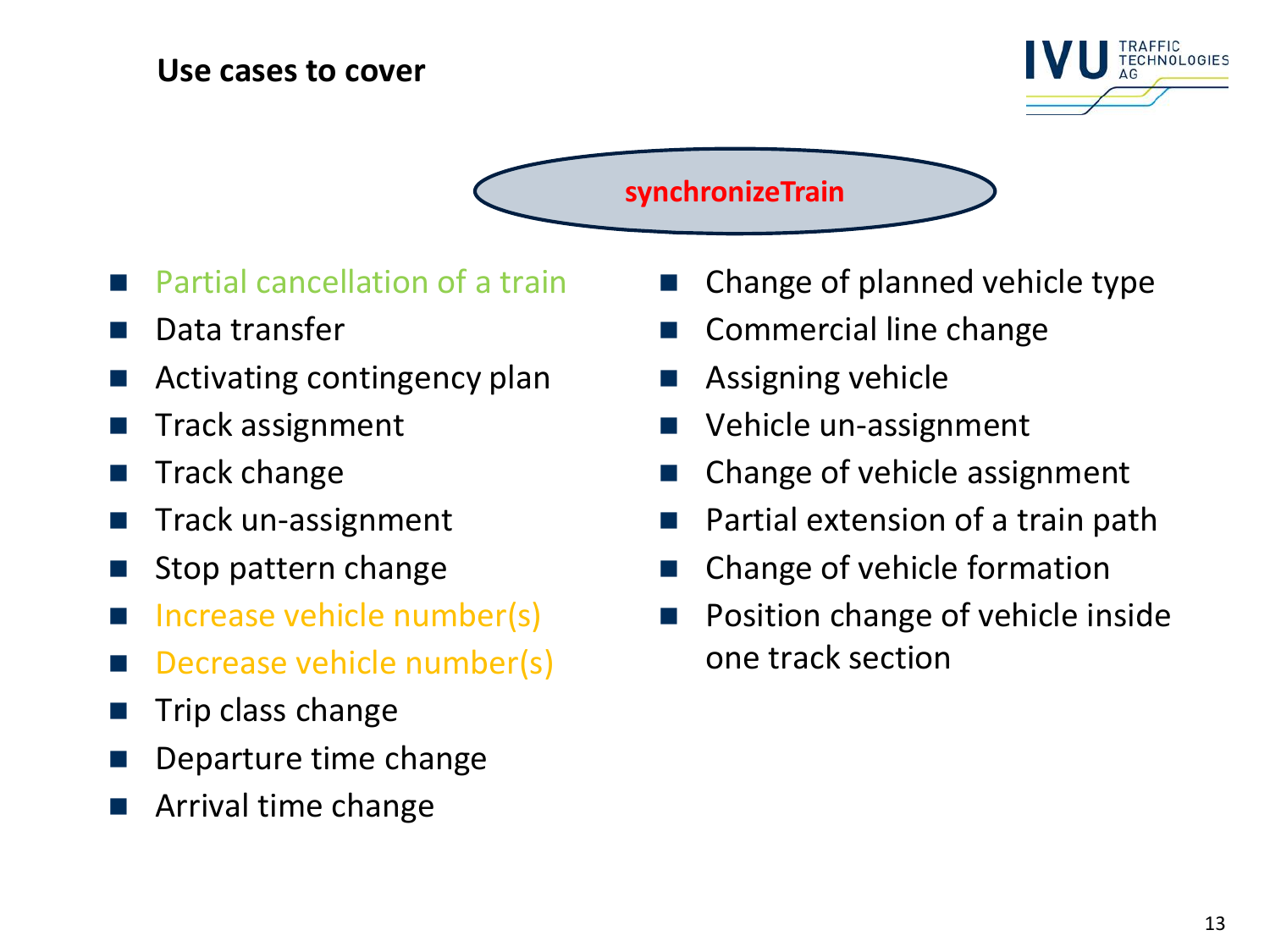

- $\blacksquare$  Extending standard to support data changes would be helpful.
- Data telegrams could cover popular use cases.
- IVU will implement (proprietary, for now) solution.
- For standardisation, collaboration is required.